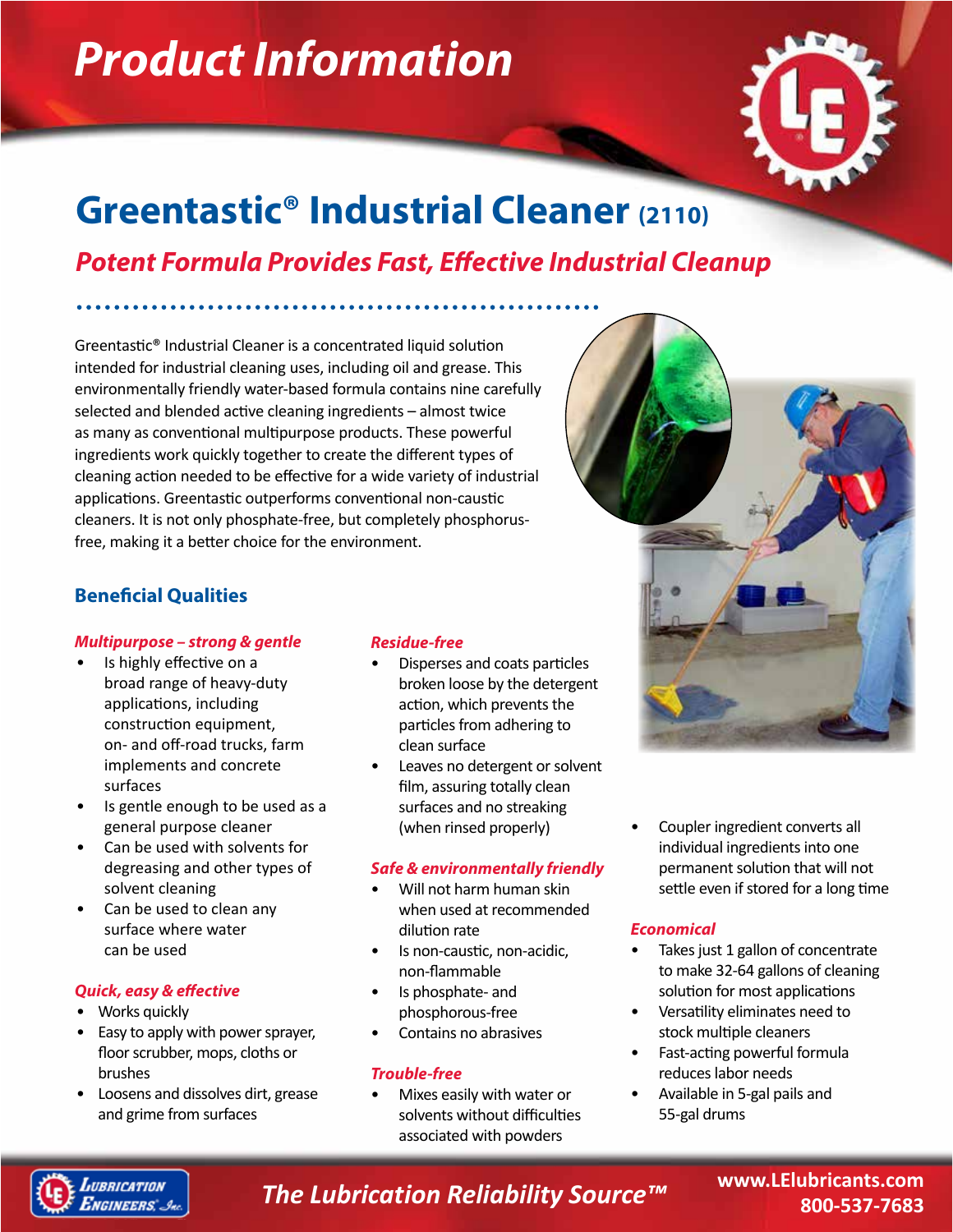

## **Typical Applications**

## *Concrete surfaces*

- Factory, shop and warehouse floors; loading docks; parking areas; driveways; walls
- Special oil- and grease-dissolving ingredient in Greentastic is designed for petroleum-based soils often encountered in this application.
- Detergent lifting action reduces need for labor-intensive mopping or brushing to break loose soil.
- Leaves no dangerous slick detergent or solvent film vs. solvents alone

## *Degreasing*

- Strips grease and dirt from engines, parts, tools and other equipment
- Takes about 30 minutes with normal-to-heavy accumulations of grease and grime
- Rinsing with water hose using normal tap pressure removes all traces of soil and emulsion without leaving any solvent film. Solvent alone will dissolve grease but cannot be rinsed off the surface.
- Just 5 quarts of a stable Greentastic/ solvent emulsion degreases a typical engine, with no special equipment needed.

## *Trucks & tractors*

- Reduces labor costs by cleaning up to three times faster than comparable products and eliminating need for repeated brushing or rubbing to break up dirt
- Effectively cleans wash sheds where caustic and acidic products were previously used



ΔE *is a unit-less value generated by using the colorimeter, indicating the change in shade from dark to light when the sample being tested is compared to a white color standard. The* ΔE *values were recorded for soiled plates before and after exposure to the diluted cleaner, with the percent change being calculated.*

- Eliminates clogged spray nozzles because it contains no solid particles
- No rubbing needed when using heated Greentastic solution in spray equipment
- Rinsing leaves equipment clean with no streaking.
- Enables consolidated inventory by replacing various specialized products used for this application

## *Other applications*

- General purpose
- Cars
- Floors & walls
- Laundry (oil-stained fabrics)
- Meat, dairy & poultry processing
- Steam cleaner

## **Simple Directions**

- Dilute as recommended for the application (see mixing ratios on page 4).
- Apply with mop, cloth, brush or spray.
- Leave it on for a few seconds up to a few minutes, depending on the application.
- Rinse it off.
- Note: Should not be used with water-soluble paint.
- See detailed instructions for specific applications on page 4.

Meets the criteria of a USDA A1 General Cleaner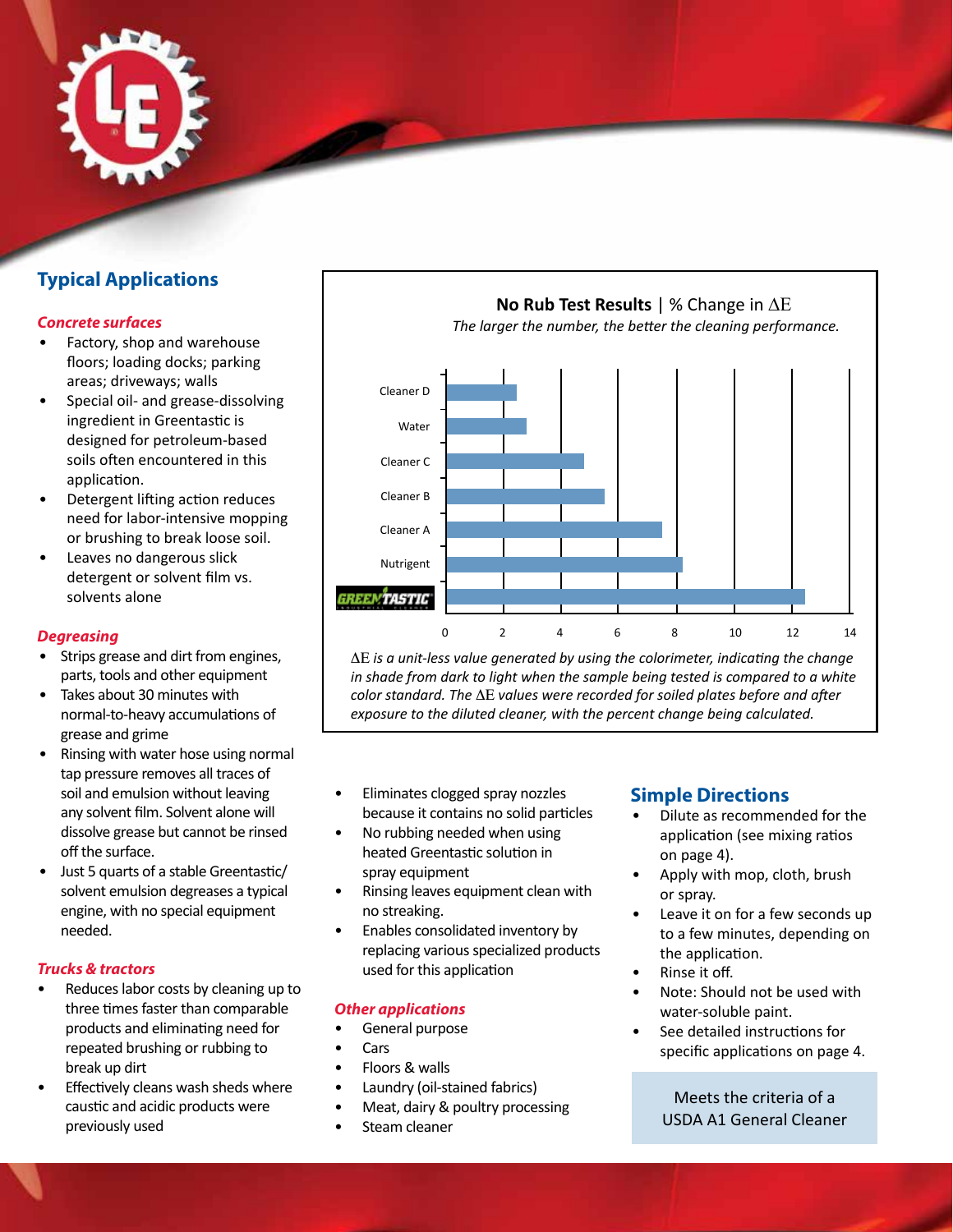## **Powerful, fast-acting formula**



*Above: Prior to being cleaned with Greentastic Industrial Cleaner (2110), this concrete floor appears very dirty. Below: After a few minutes of cleaning (using a floor scrubber), the difference is dramatic. The treated concrete surface looks new in the area that has been cleaned.*





*Above: This untreated concrete floor had been cleaned recently with a commercially available industrial cleaner. Going over the right side again with Greentastic Industrial Cleaner (2110) shows its effectiveness as a cleaner. An employee at this facility said he'd never before seen the floor that clean.*

## **Versatile, easy-to-apply cleaner**





*Power sprayer Mop, cloth or brush Floor scrubber*